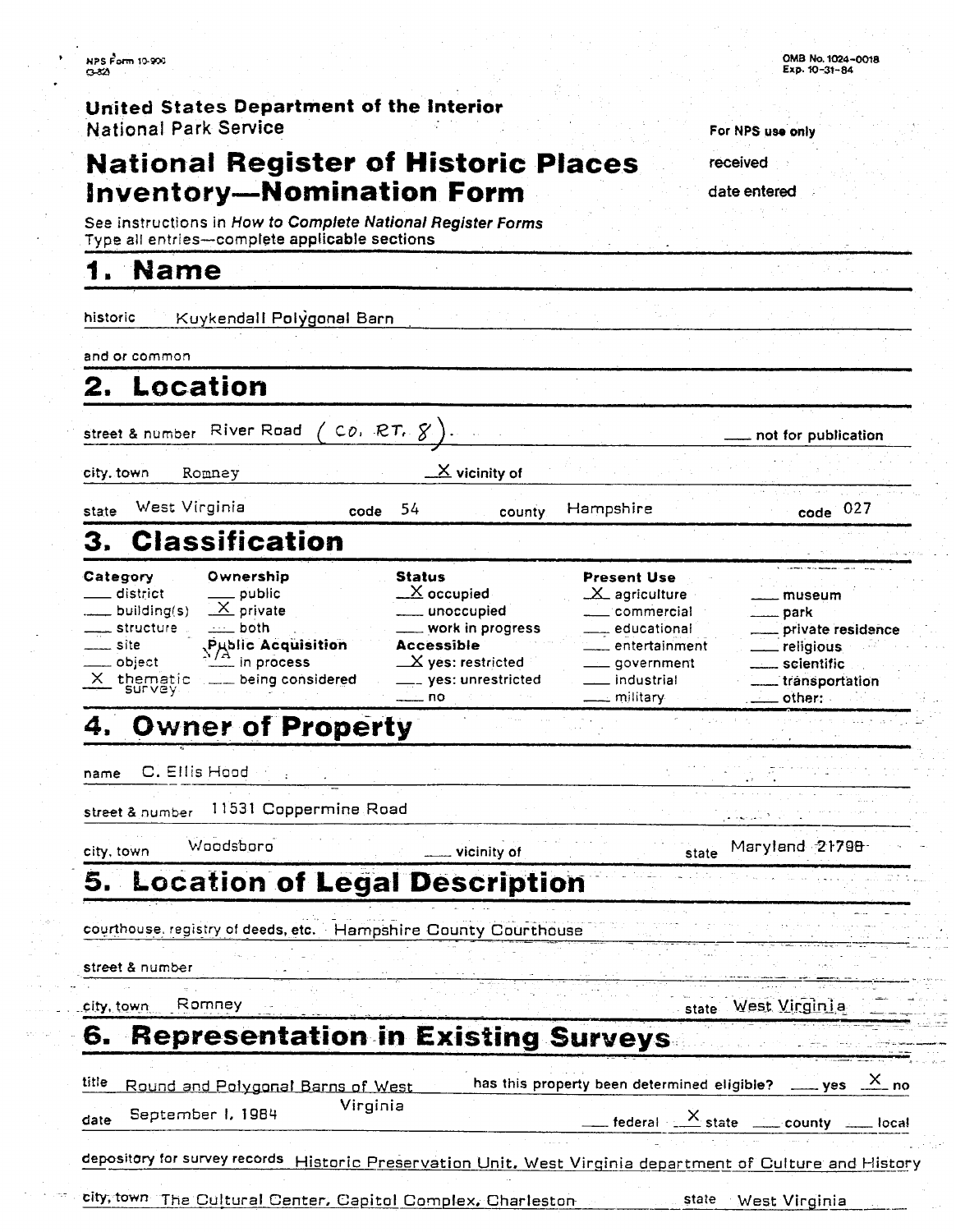itina di San<br>Sempanya

| <b>7. Description</b>                |                                                                |                                              |                                                         |     |  |
|--------------------------------------|----------------------------------------------------------------|----------------------------------------------|---------------------------------------------------------|-----|--|
| Condition<br>excellent<br>$\_X$ good | _deteriorated<br>ruins.                                        | <b>Check one</b><br>$X$ unaltered<br>altered | <b>Check one</b><br>$X$ original site<br>date<br>moved. | N/A |  |
| ⊥ ⊥ fair                             | $\_$ unexposed                                                 |                                              |                                                         |     |  |
|                                      | Because the procent and original (if known) physical apparance |                                              |                                                         |     |  |

- طأيامية ال

.<br>. . . . . . .

#### **Describe the present and original (if known) physical appearance**

The Kuykendall barn is a 15-sided two-story structure built around a central round wooden silo. The main framing members are wooden poles covered with vertical wood siding. The barn has a sectional conical roof, with a self-supporting radial sectional framing system covered with metal roofing and extending into a large dormer over the front entrance. The silo also has a conical roof covered with the same metal material. The type of foundation is not known, atthough the packed dirt ground floor suggests some kind of single pier or block under the main support posts at each angle of the polygon.

At some point. a rectangular wing roughly **80** feet long was added to the west side, probably fairly soon after the barn's construction. although the actual date is not known. The barn was built as a dairy barn. and the addition was apparently needed to accommodate a larger number of cows.

In addition to the uncommon 15-sided shape, the Kuykendall barn exhibits several other innovative features. primarily of a technological nature. The interior is arranged in a circular fashion around the center silo, which is constructed barrel-style, with vertical wooden staves bound by round metal hoops. The silo is circled by a wooden track with a wooden "silage car," which resembles an old wooden coal mine car. The track in turn is surrounded by a continous feed trough. divided at regular intervals by slats to provide some separation of animals. although there are no complete stalls. This feed trough extends downthe center of the addition, with a walkway on both sides so that cows could be fed from either side. -

The second level - which is a full floor, rather than a platform-- was intended for hay storage. and is equipped with a metal track and conveyor system set into the interior of the rooF. The track runs in a full circle around the perimeter and extends out the dormer at the front of the barn. There is evidence that the track originally was equipped with a crane or fork designed to lift bales of hay into the barn from the outside and move them wherever the farmer wished on the second level. Thsre are alsg openings at intervals in the flooring of the second levei so that bales could be dropped through to the ground level. It is interesting to speculate on whether Kuykendall and Clowser got their idea for the second-level track and crane arrangement from the Louden Machinery Company of Fairfield, Iowa, or perhaps even ordered the equipment from Louden. As early as 1905 William -Louden was publicizing his patented track and hay fork as "the most perfect plan yet devised for handling hay in round barns." and later began supplying the actual plans for round barns in order to broaden the market for his farm equipment.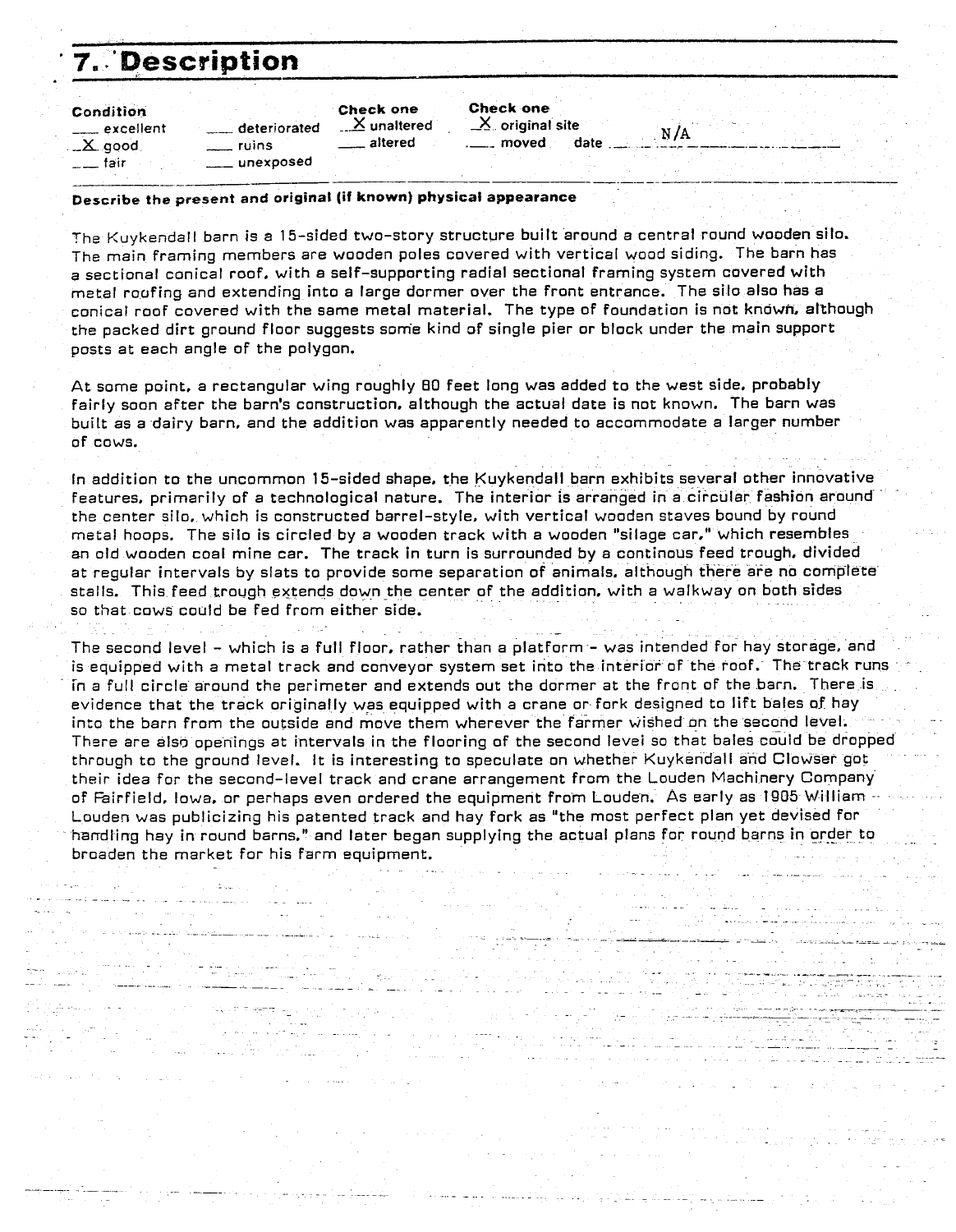# **8. Significance**

| Period                    | Areas of Significance-Check and justify below |                                           |                                     |                               |
|---------------------------|-----------------------------------------------|-------------------------------------------|-------------------------------------|-------------------------------|
| prehistoric               |                                               | archeology-prehistoric community planning | landscape architecture religion     |                               |
| $1400 - 1499$             | archeology-historic                           | conservation                              | law                                 | science                       |
| $\frac{1}{2}$ 1500 – 1599 | X. agriculture                                | $\ldots$ economics                        | literature                          | sculpture                     |
| $- 1600 - 1699$           | X architecture                                | $\ldots$ education                        | military                            | <sub>anda</sub> social/       |
| 1700-1799                 | — art                                         | engineering                               | . music                             | humanitarian                  |
| $-1800 - 1899$            | commerce                                      | exploration settlement                    | philosophy                          | $\ldots$ theater              |
| $\_X$ 1900-               | communications                                | industry                                  | politics government  transportation |                               |
|                           |                                               | $\overline{\phantom{a}}$ invention        |                                     | $\frac{1}{1}$ other (specify) |
|                           |                                               |                                           |                                     |                               |

Specific dates c. 1906

Builder Architect John Clowser, Builder

#### Statement of Significance (in one paragraph)

The Kuykendall Polygonal Barn is the only 15-sided barn built in West Virginia, and one of only a few such known to have been constructed in the country as a whole.

This barn also exhibits **a** number of sophisticated technological innovations not encountered in any of the state's other round and polygonal barns. Most of these features are still intact.

#### EXPLANATORY NOTES

The Kuykendall Polygonal Barn, located on River Road about 10 miles south of Romney in Hampshire County. was built around 1906 by the Kuykendall family. The chief carpenter on the barn was John Clowser. whose descendants still live in the Romneyarea.

Now owned by C. Ellis Hood of Woodsboro, Maryland. the Kuykendall farm is one of the oldest in Hampshire, part of 405-acre land grant made by Lord Fairfax to Henry Van Meter in 1749. The property passed to Abraham Van Meter in 1804: to William Millar in 1833: to Thomas French and George Stump in 1845: to James Stump in 1870 and then to Robert White. trustee; to James SIoan in 1879; and from James Sloan to his daughter Hannah. wife of William Kuykendall. in 1882. It remained in<sub>the Kuykendall family until 1966. when Ellis Hood bought the farm from the estate</sub> of Edith Kuykendall.

As mentioned in the section on the physical appearance. the barn was equipped with various advanced devices designed to save the farmer precious time and labor. These features, which are intact except for the hay crane, point to a creative builder conversant with the latest developments in agricultural. technology and willing to experiment. Such innovations, not present in other round and polygonal barns in the state. make the Kuykendall barn unique in West Virginia, and additionally valuable for the glimpse it provides of turn-of-the- century farming techniques.

The KuykecdalI-barn is also an excellent example o<u>f the transitional period in round/polygo</u>nal barn - - - - -<br>Construction. The octagon shape, popular in the late 19th century, gave way to a true circular shape after the turn of the century, as advancing technical knowledge provided the basis for the necessary construction techniques. It was during this period in the early 1900's that the major portion of multi-sided barns were built, as farmers experimented with their own variations.- The centralwooden cylindrical silo and the circular interior arrangement are also representative of the transitional stage.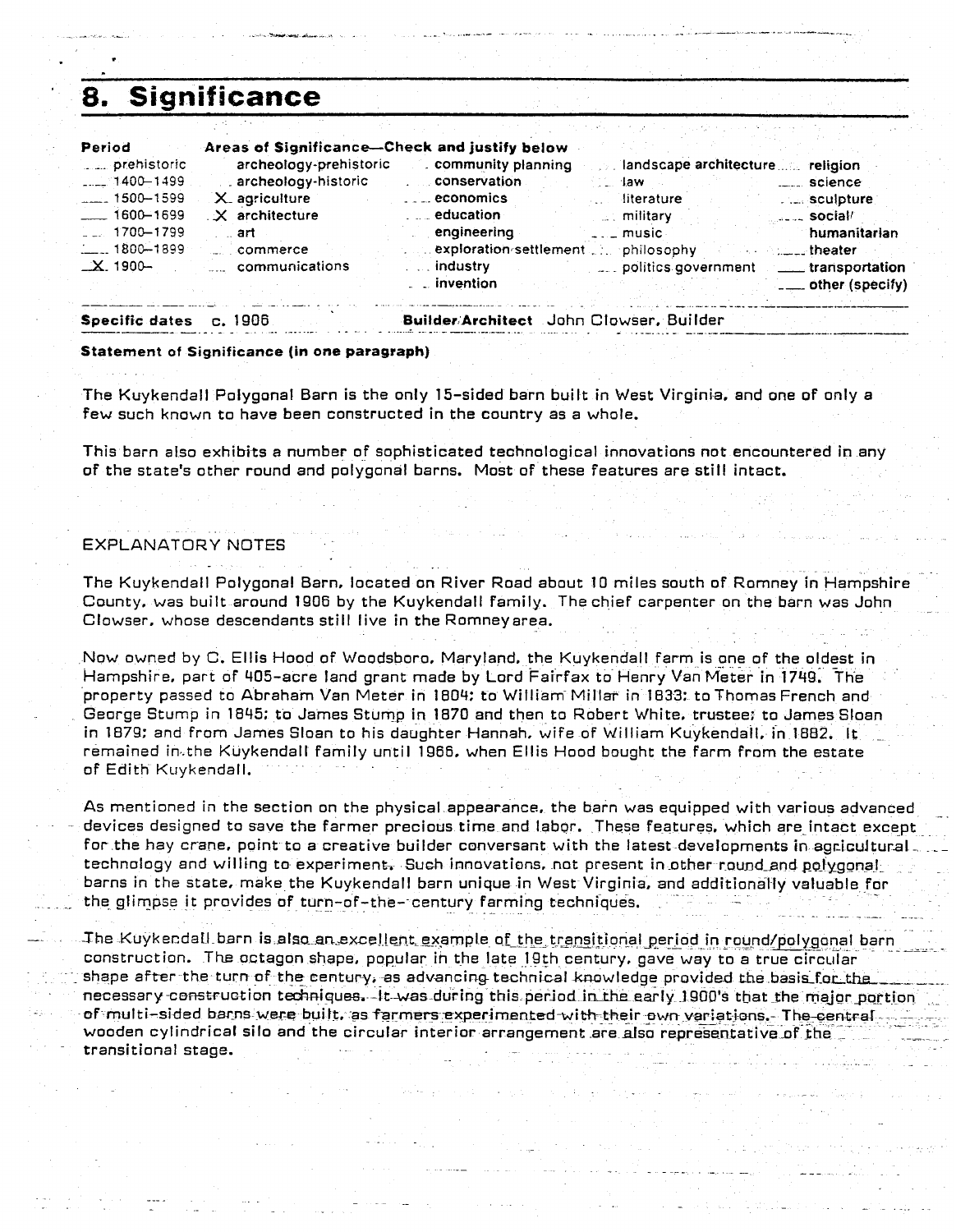# **9. Major Bibliographical References** '.

Brannon, Selden, W., ed.. Historic Hampshire. McClain Printing Company. Parsons. West Virginia. **1976.**  Letter from C. Ellis Hood, Woodsboro. Maryland. July **2, 198Y.** 

Oral Interview with **C.** Ellis Hood. Woodsboro, Maryland, **July** 30, 1989

Oral Interview with **Alan** Mitchell, Rornney, West Virginia, June **18. 1984.** 

Schultz. LeRoy G., "The Barns of West Virginia." Goldenseal. Volume 4. Numbers 2-3. April-Sept. **1978**, p. 5

# **10. Geographical Data**

Acreage of nominated property **Approximately** 5 **acres** 

Quadrangle name Mooref ield Quadrangle scale **1 :24.000** 

**UT M** References

| Zone               | Easting | 112 686150 4344900<br><b>Northing</b> | <b>B</b>  <br>$\lfloor \frac{1}{2} \rfloor$<br>Easting<br>Zone | .<br><b>Northing</b> |
|--------------------|---------|---------------------------------------|----------------------------------------------------------------|----------------------|
| $C \left  \right $ |         |                                       | $D \mid \cdot \cdot \cdot$                                     |                      |
| E                  |         |                                       |                                                                |                      |
| G                  |         |                                       |                                                                |                      |

#### Verbal boundary description and justification

**Beginning at the convergence of Kiykendall Creek and County Route 8, the boundary line is formed by the Creek to the south.and-east and by a straight line** 900 **ft. long,** 200 **ft.**  parallel to and northeast of the barn, connecting the creek with Route 8 and the point of

List **all** states and counties for properties overlapping state or county boundaries

| state      | N / A                                             | code | county | code |
|------------|---------------------------------------------------|------|--------|------|
| state      |                                                   | code | county | code |
|            | 11. Form Prepared By                              |      |        |      |
| name/title | Ralph Pedersen, A.I.A. Architect / Margo Stafford |      |        |      |
|            |                                                   |      |        |      |

organization Preservation Alliance of West Virginia, Inc. date September **1.** 1984

street & number p, 0, Box **1** 135 telephone **629-9298** .

city or town Clarksburg state West Virginia

# **12. State Historic Preservation Officer Certification**  - national **X** -- state - local

The evaluated significance of this property within the state is:

**I** 

As the designated State Historic Preservation Officer for the National Historic Preservation Act of 1966 (Public Law 89-665), I hereby nominate this property for inclusion in the National Register and certify that it has been evaluated according to the criteria and procedures set forth by the<br>State Historia Procentation Officer signature The evaluated significance of this property within the state is:<br>
The evaluated significance of this property within the state is:<br>
<u>mational X</u> state <u>inclusion</u><br>
As the designated State Historic Preservation Officer for

# State Historic Preservation Officer signature<br>title State Historic Preservation Officer date May 2, 1985

**For NPS use only** 

I hereby certify that this property is included in the National Register The Historic Preservation Officer<br>
Exacte Historic Preservation Officer<br>
For NPS use only<br>
I hereby certify that this property is included in the National Register<br>
Reeper of the National Register<br>
Caste

**Keeper of the National Register** 

**Attest:** date Chief **of Reaistration**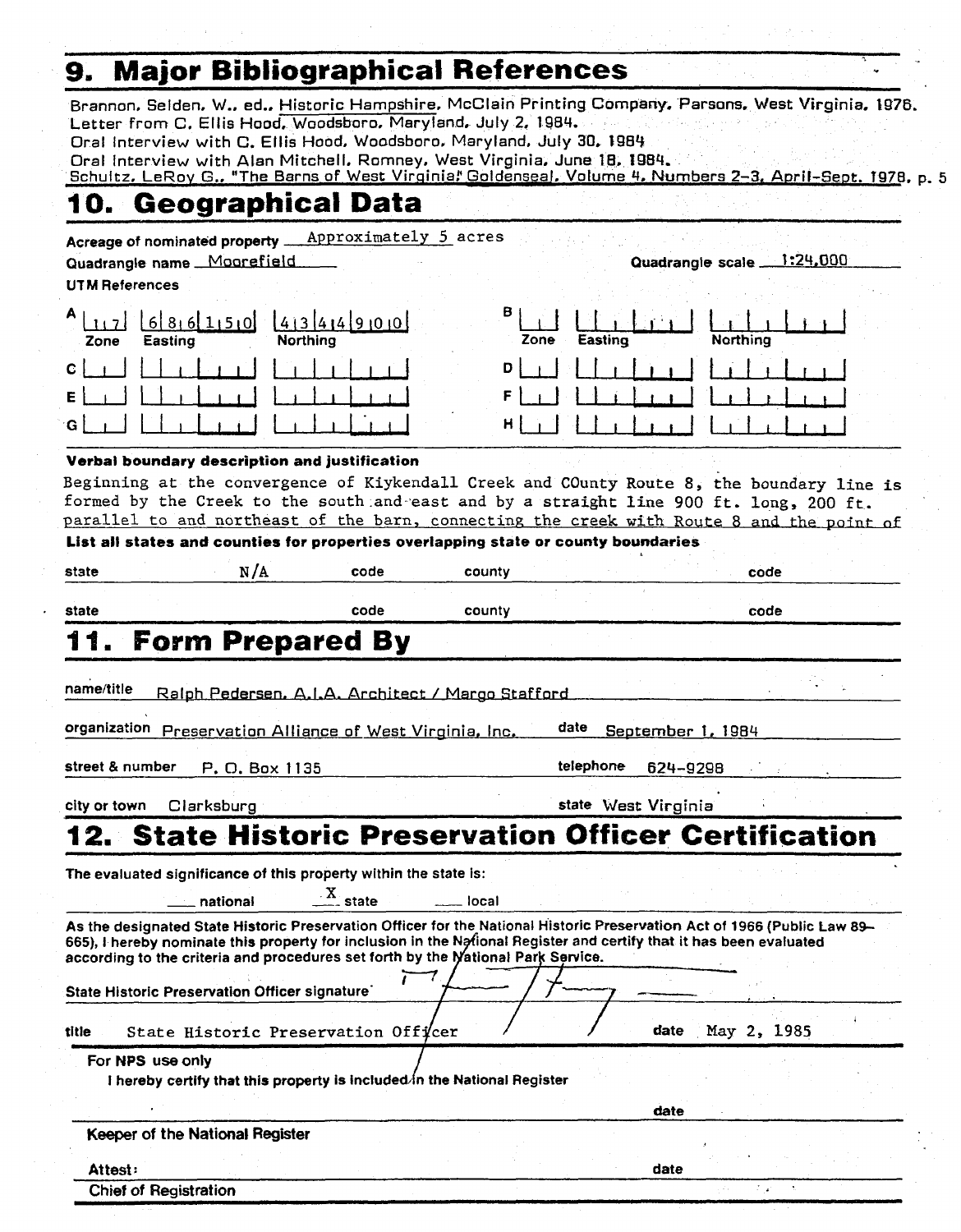**IPS Form 10-900 a**<br>3.82)

United States Department of the Interior **National Park Service** 

## **National Register of Historic Places Inventory-Nomination Form**

Continuation sheet Kuykendall Polygonal Barn Item number  $10$ 

**Verbal Boundary Description** 

**beginning. Inclusive of the barn and immediate field.** 



**OH8 NO. 2024-0018 Expires 10-31-87**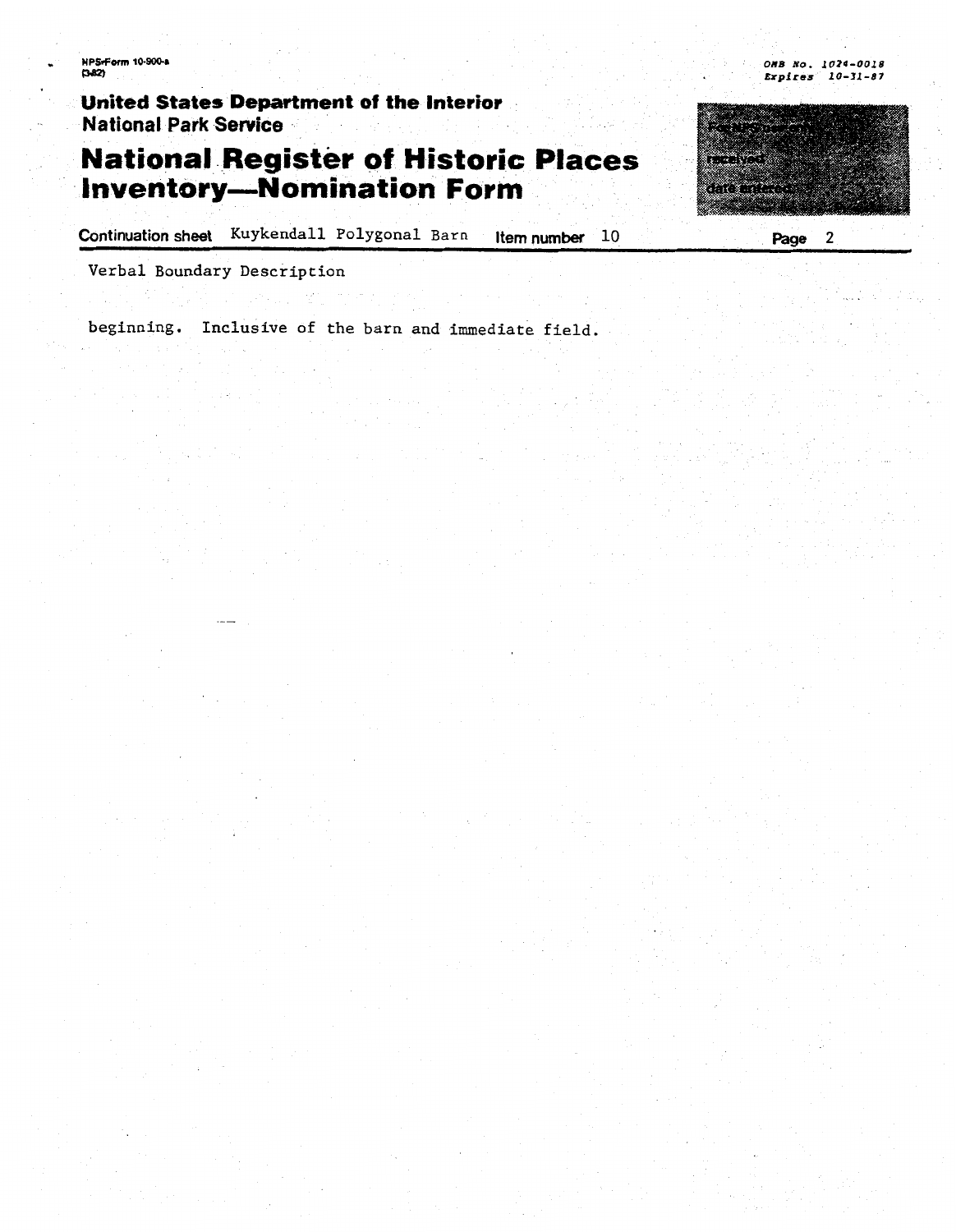